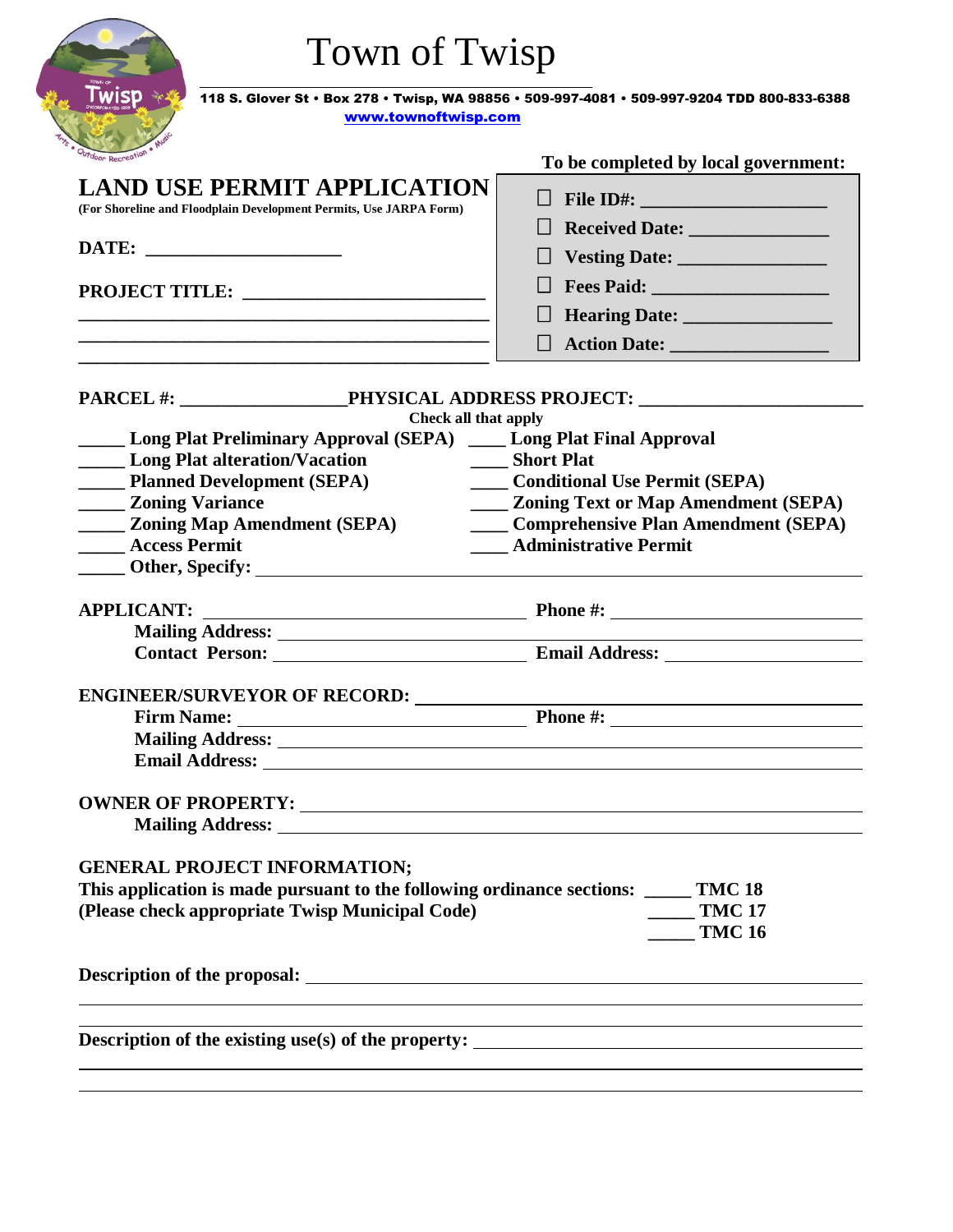## **Description of the primary use(s) of the property:**

**Description of other (appurtenant) uses:**

**Land Use Description of the subject property: Comprehensive Plan: Shoreline Environment: Flood Plain Zone & Base Flood Elevation: Zoning District:** <u> 1989 - Johann Stoff, deutscher Stoffen und der Stoffen und der Stoffen und der Stoffen und der Stoffen und der</u> **Zoning Overlay District:**

**Are there existing relevant permit or approvals held to the subject property? If yes, state the permit number and issuing agency: \_\_\_\_\_\_\_\_\_\_\_\_\_\_\_\_\_\_\_\_\_\_\_\_\_\_\_\_\_\_\_\_\_\_\_\_\_\_\_\_\_\_\_\_\_\_\_\_\_**

**\_\_\_\_\_\_\_\_\_\_\_\_\_\_\_\_\_\_\_\_\_\_\_\_\_\_\_\_\_\_\_\_\_\_\_\_\_\_\_\_\_\_\_\_\_\_\_\_\_\_\_\_\_\_\_\_\_\_\_\_\_\_\_\_\_\_\_\_\_\_\_\_\_\_\_\_\_\_\_\_**

**Will the proposal affect the access to the property? If yes, please describe:**

**Will the proposal require work within an existing public right-of-way? If yes, please describe: \_\_\_\_\_\_\_\_\_\_\_\_\_\_\_\_\_\_\_\_\_\_\_\_\_\_\_\_\_\_\_\_\_\_\_\_\_\_\_\_\_\_\_\_\_\_\_\_\_\_\_\_\_\_\_\_\_\_\_\_\_\_\_\_\_\_\_\_\_\_\_\_\_\_\_\_\_\_\_\_**

**Will the proposal require additional and/or new and/or changes to the water, sewer and storm Services: If yes, please describe for each:** 

**Concurrency: Water Service is provided by: Sewer Service is provided by: Storm sewer service is provided by:** 

**Is the property served by an irrigation district? If yes, state the name of the servicing district and describe any affect the proposal will have on the service:**

**Please also include:** 

- **Complete permit application**
- **Impact assessment checklist**
- **Site plan**
- **Plans and specifications (if applicable)**
- **Sepa documents**
- **Meets and bounds legal description (if applicable)**
- **List of all adjacent landowners (with addresses) within 300' of project vesting fees (if required).**